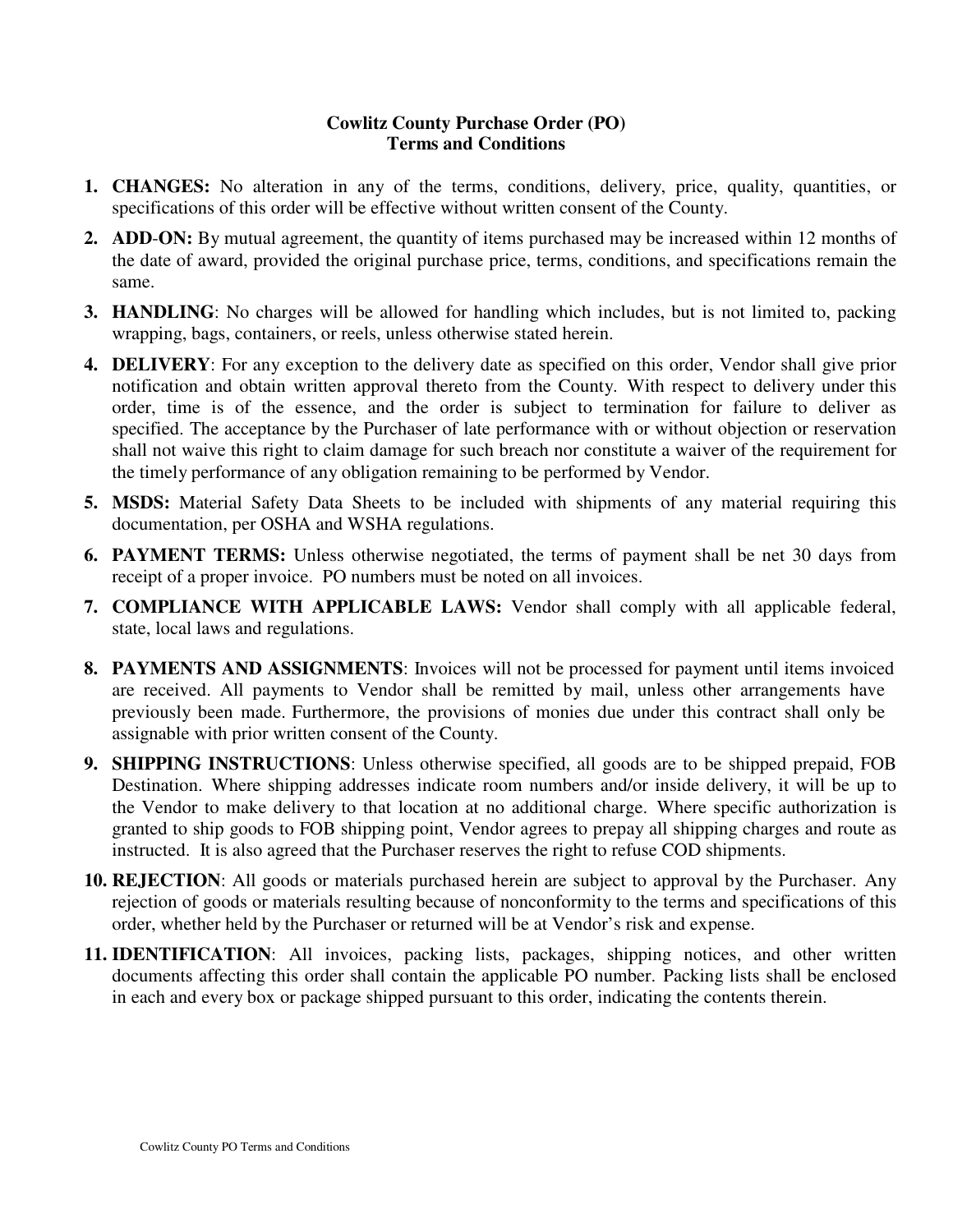- **12. INFRINGEMENTS**: Vendor agrees to protect and save harmless, the Purchaser against all claims, suits, or proceedings for patent, trademark, copyright, or franchise infringement arising from the purchases, installation, or use of goods and materials ordered and to assume all expenses and damages arising from such claims, suits, or proceedings,
- **13. WARRANTIES**: Vendor represents and warrants that the goods are new, current, and fully warranted by the manufacturer. Delivered goods will comply with specifications and be free from defects in labor, material and manufacture. All UCC (uniform commercial code) implied and expressed warranties are incorporated in this PO. Vendor shall transfer all warranties to the County.
- **14. CASH DISCOUNT**: In the event that the Purchaser is entitled to a cash discount, the period of computations will commence on the date of delivery or receipt of a correctly completed invoice, whichever is later. If an adjustment in payment is necessary due to damage, the cash discount period shall commence on the date final approval for payment is authorized. If a discount is made part of the contract but the invoice does not reflect the existence of a cash discount, Purchaser is entitled to a cash discount with the period commencing on the date it is determined by Purchaser that a cash discount applies.
- **15. TAXES**: Unless otherwise indicated, the Purchaser agrees to pay all State of Washington sales or use tax. No charge by Vendor shall be made for Federal excise taxes, and the Purchaser agrees to furnish Vendor, upon acceptance of articles supplies under this order, with an exemption certificate.
- **16. LEINS, CLAIMS, AND ENCUMBRANCS**: Vendor warrants and represents that all the goods and materials ordered herein are free and clear of all liens, claims, or encumbrances of any kind.
- **17. RISK OF LOSS**: Regardless of FOB Point, Vendor agrees to bear all risks of loss, injury, or destruction of goods and materials ordered herein which occur prior to delivery. Such loss, injury, or destruction shall not release Vendor from any obligation hereunder.
- **18. HOLD HARMLESS**: Vendor shall indemnify, defend and hold harmless the County and its agencies, their divisions, officers, employees, and agents, from all claims, suits or actions of any nature arising out of or related to the activities of Vendor, its officers, subcontractors, agents or employees under this PO/contract.
- **19. FORCE MAJEURE:** Vendor will not be responsible for delays in delivery due to acts of God, fire, strikes, epidemics, war, riot, delay in transportation or railcar transport shortages, provided vendor notifies the Purchasing Manager immediately in writing of such pending or actual delay. Normally, in the event or any such delays (acts or God, etc.) the date of delivery will be extended for a period equal to the time lost due to the reason for delay.
- **20. TERMINATION**: (i) The parties may terminate this PO by mutual agreement. (ii)The County may terminate this PO at any time with written notice to Vendor. Upon receipt of the written notice, Vendor shall stop performance, and County shall pay Vendor for goods delivered and accepted. (iii)The County may terminate this PO at any time if Agency fails to receive funding, appropriations, or other expenditure authority. (iv) If Vendor breaches any PO provision or is declared insolvent, the County may terminate this PO for cause with written notice to Vendor, and Vendor shall be liable for all incidental and consequential damages resulting from its breach, including all damages as provided in the UCC.
- **21. PUBLIC DISCLOSURE**: PO and all contents and attachments shall be deemed a public record as defined in RCW 42.56 "Public Records."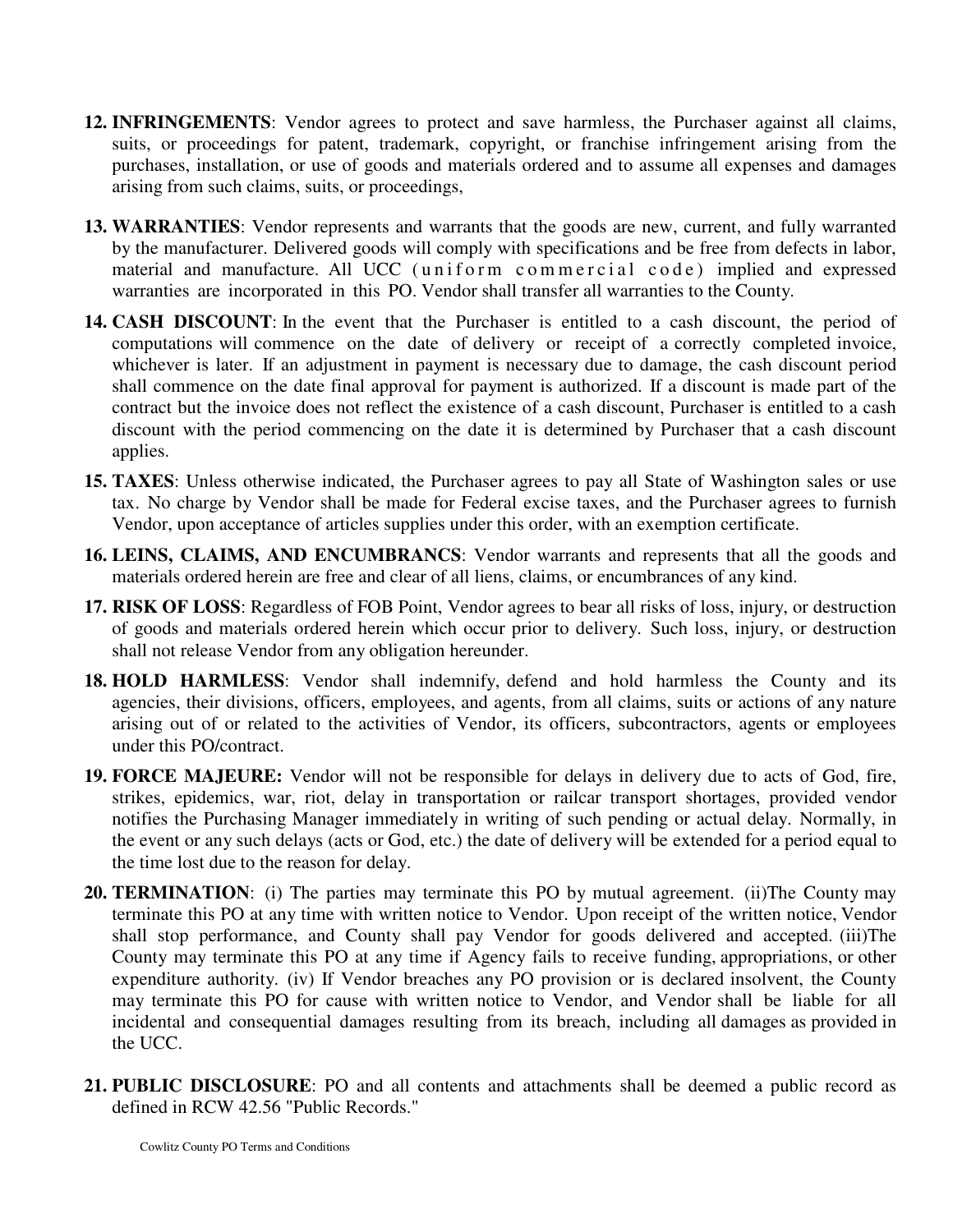**22. NONDISCRIMINATION:** During the performance of this contract, the Vendor agrees as follows: The Vendor shall not discriminate against any person on the grounds of race, creed, color, religion, national origin, sex, age, marital status, sexual orientation, pregnancy, veteran's status, political affiliation or belief, or the presence of any sensory, mental or physical handicap in violation of the Washington State Law Against Discrimination (RCW chapter 49.60) or the Americans with Disabilities Act (42 USC 12101 et seq.).

In the event of the Vendor's noncompliance with the non-discrimination clause of this contract or with any such rules, regulations, or orders, this contract may be cancelled, terminated, or suspended in whole or in part and the Vendor may be declared ineligible for any future County contracts.

- **23. ANTI-TRUST:** Vendor and the Purchaser recognize that in actual economic practice, overcharges resulting from anti-trust violations are in fact borne by the Purchaser, therefore, Vendor hereby assigns to the Purchaser any and all claims for such overcharges.
- **24. DEFAULT:** The Vendor covenants and agrees that in the event suit is instituted by the Purchaser for any default on the part of the Vendor and the Vendor is adjudged by a court of competent jurisdiction to be in default, he shall pay to the Purchaser all costs, expenses expended or incurred by the Purchaser in connection therewith, and reasonable attorneys' fees.
- **25. SEVERABILITY:** If a court of competent jurisdiction declares any provision of the PO to be invalid, the other provisions and the rights and obligations of the parties remain in effect.
- **26. ACCEPTANCE:** This order expressly limits acceptance to the terms and conditions stated herein. All additional or different terms proposed by Vendor are objected to and hereby rejected, unless otherwise provided in writing by the County.
- **27. INSURANCE:** For all public work and improvement projects, including maintenance projects, and upon request by the ordering department, the following insurance requirements apply:

## **Indemnity/Contractor's Liability Insurance.**

(A) The Service Provider agrees to indemnify and save harmless the County, its officers, agents and employees against and from any and all actions, suits, claims, demands or liability of any character whatsoever brought or asserted for injuries to or death of any person or persons, or damages to property arising out of, result from or occurring in connection with the performance or any service hereunder.

(B) The Service Provider shall take all necessary precautions in performing the work hereunder to prevent injury to persons and property.

(C) Contractors Liability Insurance: The contractor shall obtain and maintain in full force and effect during the term of the contract, commercial general liability coverage with insurance carriers admitted to do business in the State of Washington. The insurance companies must carry a Best's Rating of A- VII or better. At all times during the life of this contract, Contractor agrees to maintain, on a primary and non-contributory basis and at its sole expense, the insurance coverages, limits, and endorsements noted below. All such insurance shall not be subject to any deductible or self-insured retention (SIR). There shall be no cancellation, material change, reduction in limits or intent not to renew the insurance coverage(s) without 30 days written notice from the contractor or its insurer(s) to Cowlitz County. The requirements contained herein, as well as Cowlitz County's review or acceptance of insurance maintained by Contractor is not intended to and shall not in